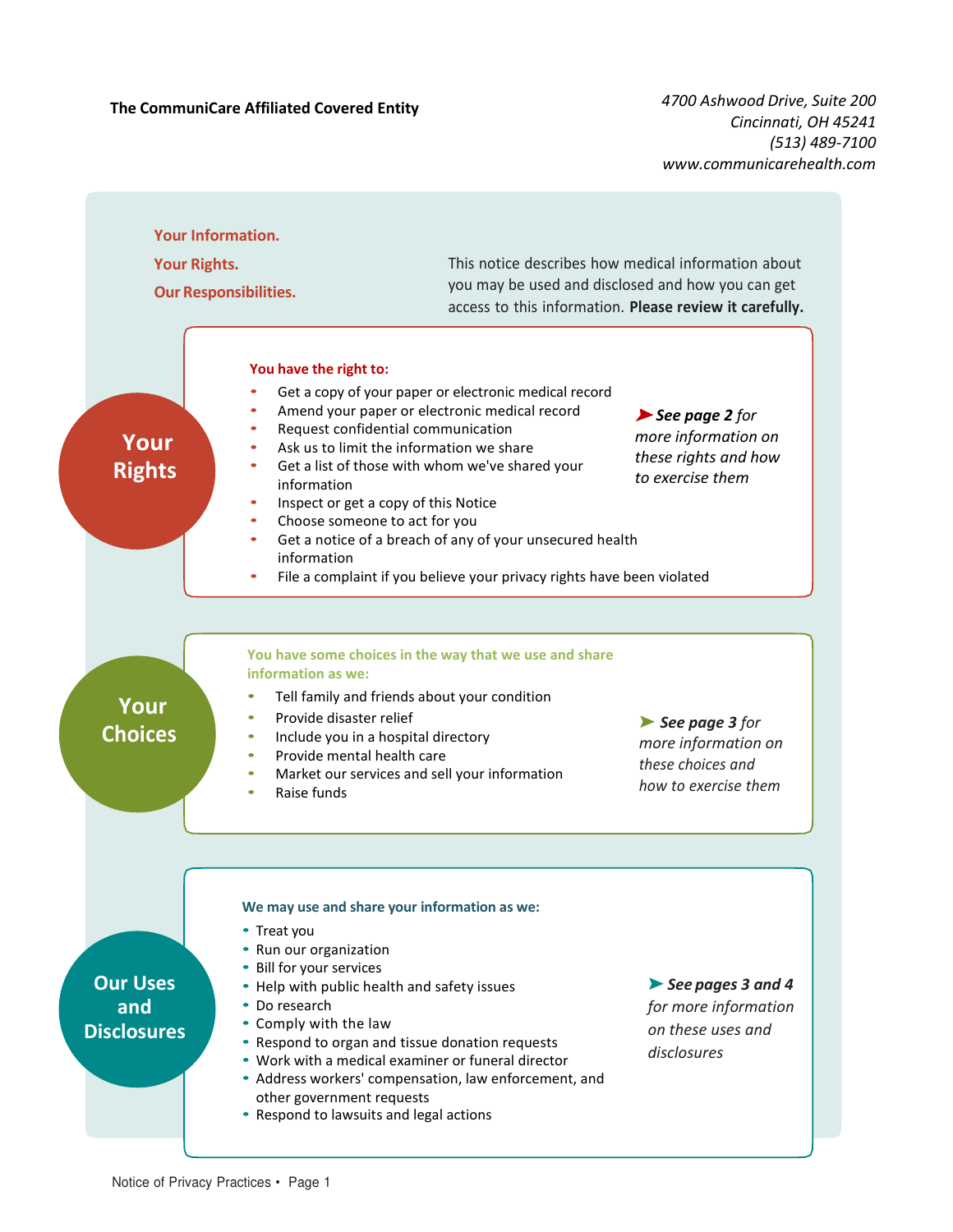# **Rights**

## When it comes to your health information, you have certain rights.<br>This section explains your rights and some of our responsibilities to help

| Get an electronic or<br>paper copy of your                   | • You can ask to see or get an electronic or paper copy of your medical record and<br>other health information we have about you. Ask us how to do this.                                                                                                                                                                        |  |
|--------------------------------------------------------------|---------------------------------------------------------------------------------------------------------------------------------------------------------------------------------------------------------------------------------------------------------------------------------------------------------------------------------|--|
| medical record                                               | • We will provide a copy or a summary of your health information, usually within<br>30 days of your request. We may charge a reasonable, cost-based fee.                                                                                                                                                                        |  |
| Ask us to amend<br>your medical record                       | • You can ask us to correct health information about you that you think is<br>incorrect or incomplete. Ask us how to do this.                                                                                                                                                                                                   |  |
|                                                              | . We may say "no" to your request, but we'll tell you why in writing within 60 days<br>of the request.                                                                                                                                                                                                                          |  |
| <b>Request confidential</b><br>communications                | • You can ask us to contact you in a specific way (for example, home or office<br>phone) or to send mail to a different address.                                                                                                                                                                                                |  |
|                                                              | • We will say "yes" to all reasonable requests.                                                                                                                                                                                                                                                                                 |  |
| Ask us to limit what<br>we use or share                      | . You can ask us not to use or share certain health information for treatment,<br>payment, or our operations. We are not required to agree to your request, and<br>we may say "no" if it would affect your care.                                                                                                                |  |
|                                                              | . If you pay for a service or health care item out-of-pocket in full, you can ask us<br>not to share that information for the purpose of payment or our operations with<br>your health insurer. We will say "yes" unless a law requires us to share that<br>information.                                                        |  |
| Get a list of those<br>with whom we've<br>shared information | • You can ask for a list (accounting) of the times we've shared your health<br>information for 6 years prior to the date you ask, who we shared it with, and<br>why.                                                                                                                                                            |  |
|                                                              | . We will include all the disclosures except for those about treatment, payment,<br>and health care operations, and certain other disclosures (such as any you asked<br>us to make). We'll provide one accounting a year for free, but will charge a<br>reasonable, cost-based fee if you ask for another one within 12 months. |  |
| Get a copy of this<br>notice                                 | • You can ask for a paper copy of this Notice at any time, even if you have agreed<br>to receive the notice electronically. We will provide you with a paper copy<br>promptly.                                                                                                                                                  |  |
| <b>Choose someone</b><br>to act for you                      | . If you have given someone medical power of attorney or if someone is your legal<br>guardian, that person can exercise your rights and make choices about your<br>health information.                                                                                                                                          |  |
|                                                              | • We will make sure the person has this authority and can act for you before we<br>take any action.                                                                                                                                                                                                                             |  |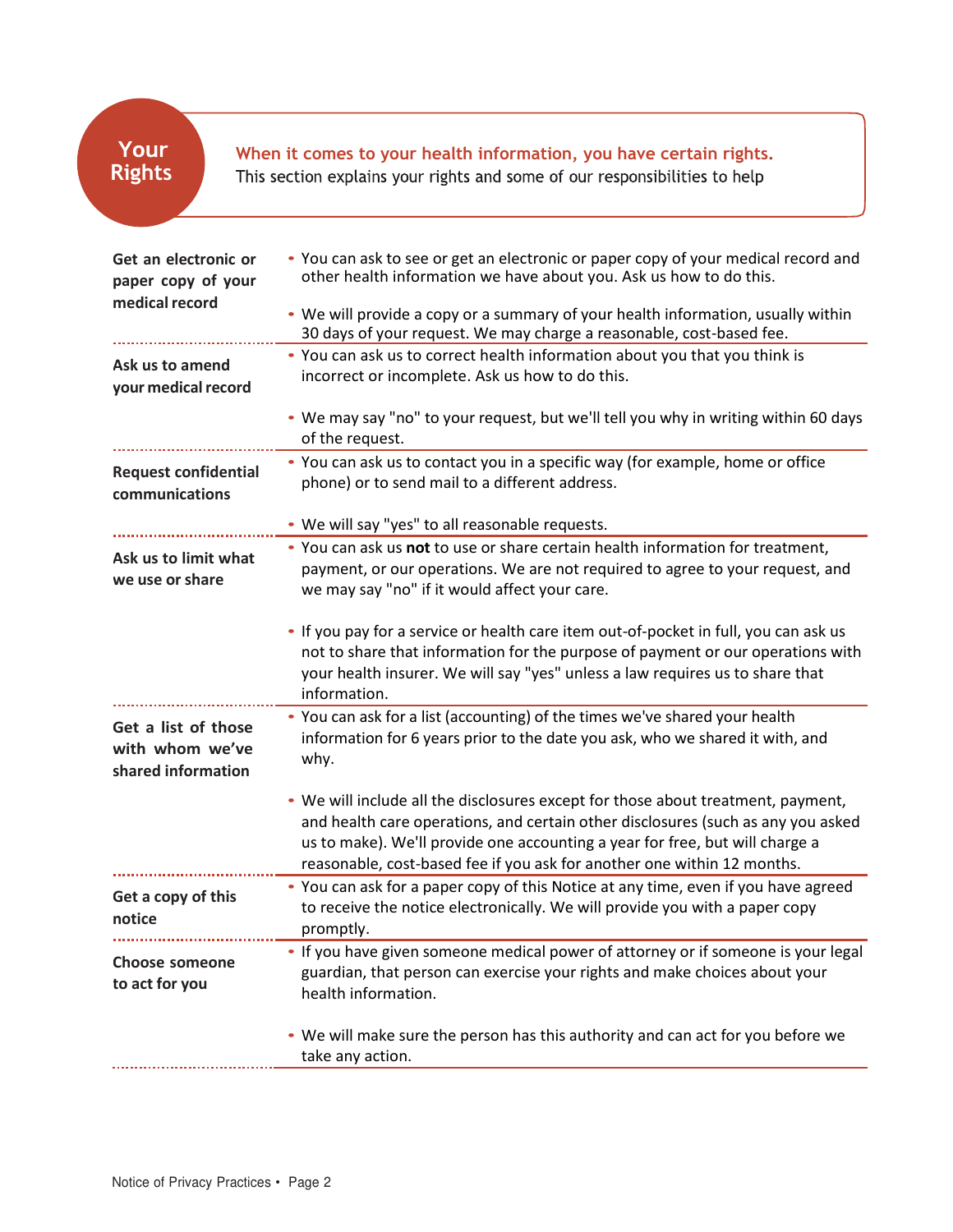| File a complaint if<br>you feel your rights<br>are violated                                    | CommuniCare Affiliated Covered Entity or with the U.S. Department of Health and<br>a-complaint.<br>• To file a complaint with our office, contact the Privacy Officer listed below. All<br>complaints must be made in writing. You will not be retaliated against for filing a   | . If you believe your privacy rights have been violated, you may file a complaint with the<br>Human Services Office for Civil Rights at 1-800-368-1019 or www.hhs.gov/hipaa/filing-<br>complaint. Privacy Officer: Peter G. Marino: 513-530-1662 or pmarino@chs-corp.com                                                                              |
|------------------------------------------------------------------------------------------------|----------------------------------------------------------------------------------------------------------------------------------------------------------------------------------------------------------------------------------------------------------------------------------|-------------------------------------------------------------------------------------------------------------------------------------------------------------------------------------------------------------------------------------------------------------------------------------------------------------------------------------------------------|
| Your<br><b>Choices</b>                                                                         | For certain health information, you can tell us your choices about what we<br>share. If you have a clear preference for how we share your information in the<br>situations described below, talk to us. Tell us what you want us to do, and we<br>will follow your instructions. |                                                                                                                                                                                                                                                                                                                                                       |
| In these cases, you have<br>both the right and choice<br>to tell us to:                        | your care.<br>Share information in a disaster relief situation.<br>$\bullet$<br>Include your information in a hospital directory.<br>$\bullet$<br>health or safety.                                                                                                              | Share information with your family, close friends, or others involved in<br>If you are not able to tell us your preference, for example if you are unconscious, we may<br>go ahead and share your information if we believe it is in your best interest. We may<br>also share your information when needed to lessen a serious and imminent threat to |
| In these cases we never<br>share your information<br>unless you give us written<br>permission: | • Marketing purposes.<br>• Sale of your information.<br>• Most sharing of psychotherapy notes.                                                                                                                                                                                   |                                                                                                                                                                                                                                                                                                                                                       |
| In the case of fundraising:                                                                    | contact you again.                                                                                                                                                                                                                                                               | • We may contact you for fundraising efforts, but you can tell us not to                                                                                                                                                                                                                                                                              |
| Our<br><b>Uses and</b><br><b>Disclosures</b>                                                   | How do we typically use or share your health information?<br>We typically use or share your health information in the following ways                                                                                                                                             |                                                                                                                                                                                                                                                                                                                                                       |
| <b>Treat you</b>                                                                               | • We can use your health information and<br>share it with other professionals who are<br>treating you.                                                                                                                                                                           | <b>Example:</b> A doctor treating you for<br>an injury asks another doctor about<br>your overall health condition.                                                                                                                                                                                                                                    |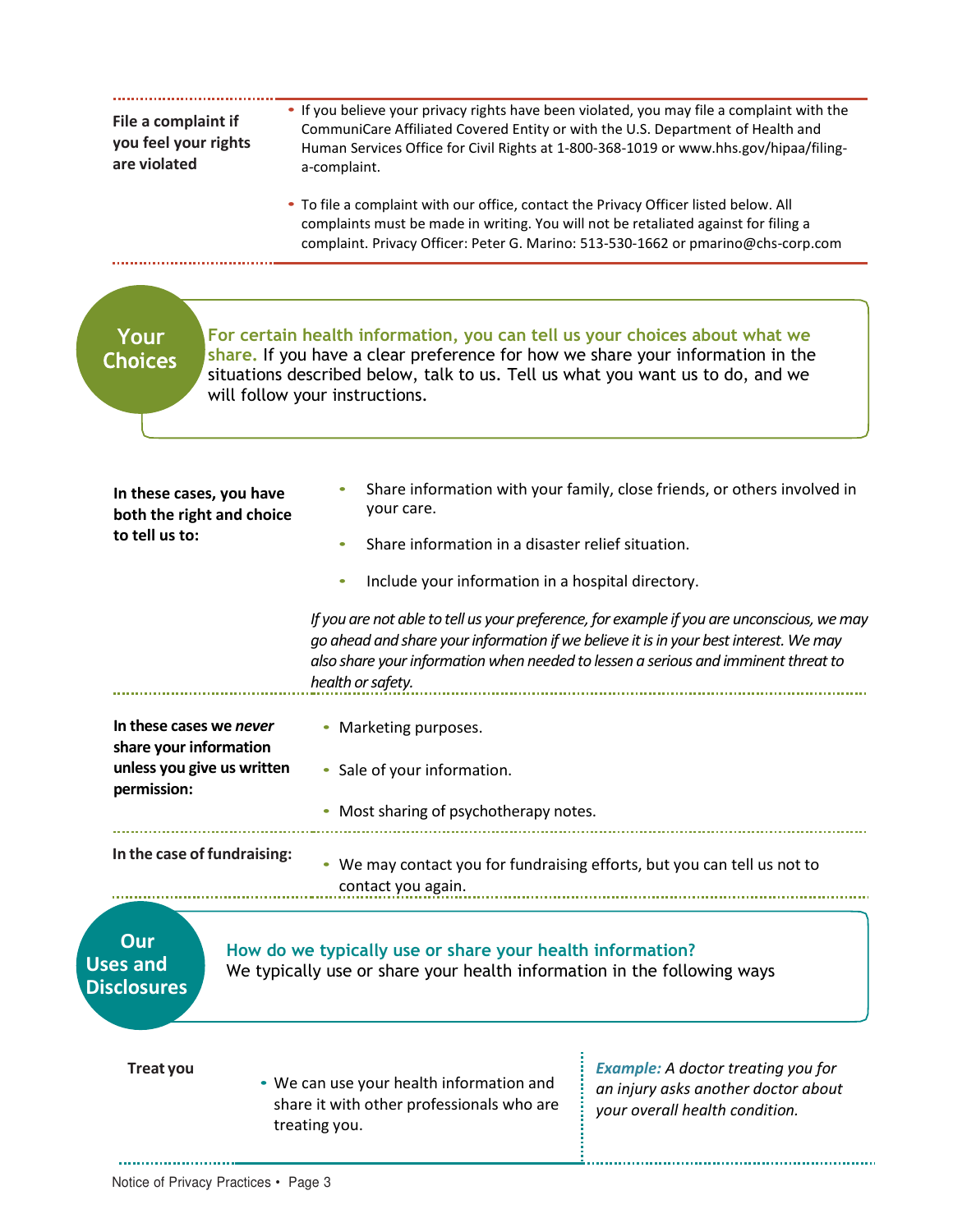| <b>Run our</b><br>organization   | • We can use and share your health<br>information to run our practice, improve<br>your care, and contact you when necessary.<br>As member of the CommuniCare Organized:<br>Health Care Arrangement ("CC OHCA"), we<br>may share health information with other<br>members of the CC OHCA as permitted by<br>HIPAA. The CC OCHA follows a notice of<br>privacy practices that is similar to this<br>Notice. | <b>Example:</b> We use health information<br>about you to manage your<br>treatment and services.                    |
|----------------------------------|-----------------------------------------------------------------------------------------------------------------------------------------------------------------------------------------------------------------------------------------------------------------------------------------------------------------------------------------------------------------------------------------------------------|---------------------------------------------------------------------------------------------------------------------|
| <b>Bill for your</b><br>services | We can use and share your health<br>information to bill and get payment from:<br>health plans or other entities.                                                                                                                                                                                                                                                                                          | <b>Example:</b> We give information about<br>you to your health insurance plan so it<br>will pay for your services. |

*How else can we use or share your health information? We are allowed or required to share your information in other ways — usually in ways that contribute to the public good, such as public health and research. We have to meet many conditions in the law before we can share your information for these purposes.* 

| Help with public health<br>and safety issues                                                  | We can share health information about you for certain situations such as:<br>• Preventing disease.<br>• Helping with product recalls.<br>• Reporting adverse reactions to medications.<br>• Reporting suspected abuse, neglect, or domestic violence.<br>• Preventing or reducing a serious threat to anyone's health or safety. |
|-----------------------------------------------------------------------------------------------|----------------------------------------------------------------------------------------------------------------------------------------------------------------------------------------------------------------------------------------------------------------------------------------------------------------------------------|
| Do research                                                                                   | . We can use or share your information for health research.                                                                                                                                                                                                                                                                      |
| Comply with the law                                                                           | . We will share information about you if state or federal laws require it,<br>including with the Department of Health and Human Services if it wants<br>to see if we are complying federal privacy law.                                                                                                                          |
| Respond to organ and<br>tissue donation requests                                              | • We can share health information about you with organ procurement<br>tissue donation requests organizations.                                                                                                                                                                                                                    |
| Work with a medical<br>examiner or funeral director                                           | . We can share health information with a coroner, medical examiner, or<br>funeral director when an individual dies.                                                                                                                                                                                                              |
| <b>Address workers'</b><br>compensation, law<br>enforcement, and other<br>government requests | We can use or share health information about you:<br>For workers' compensation claims.<br>For law enforcement purposes or with a law<br>enforcement official.<br>With health oversight agencies for activities<br>authorized by law.                                                                                             |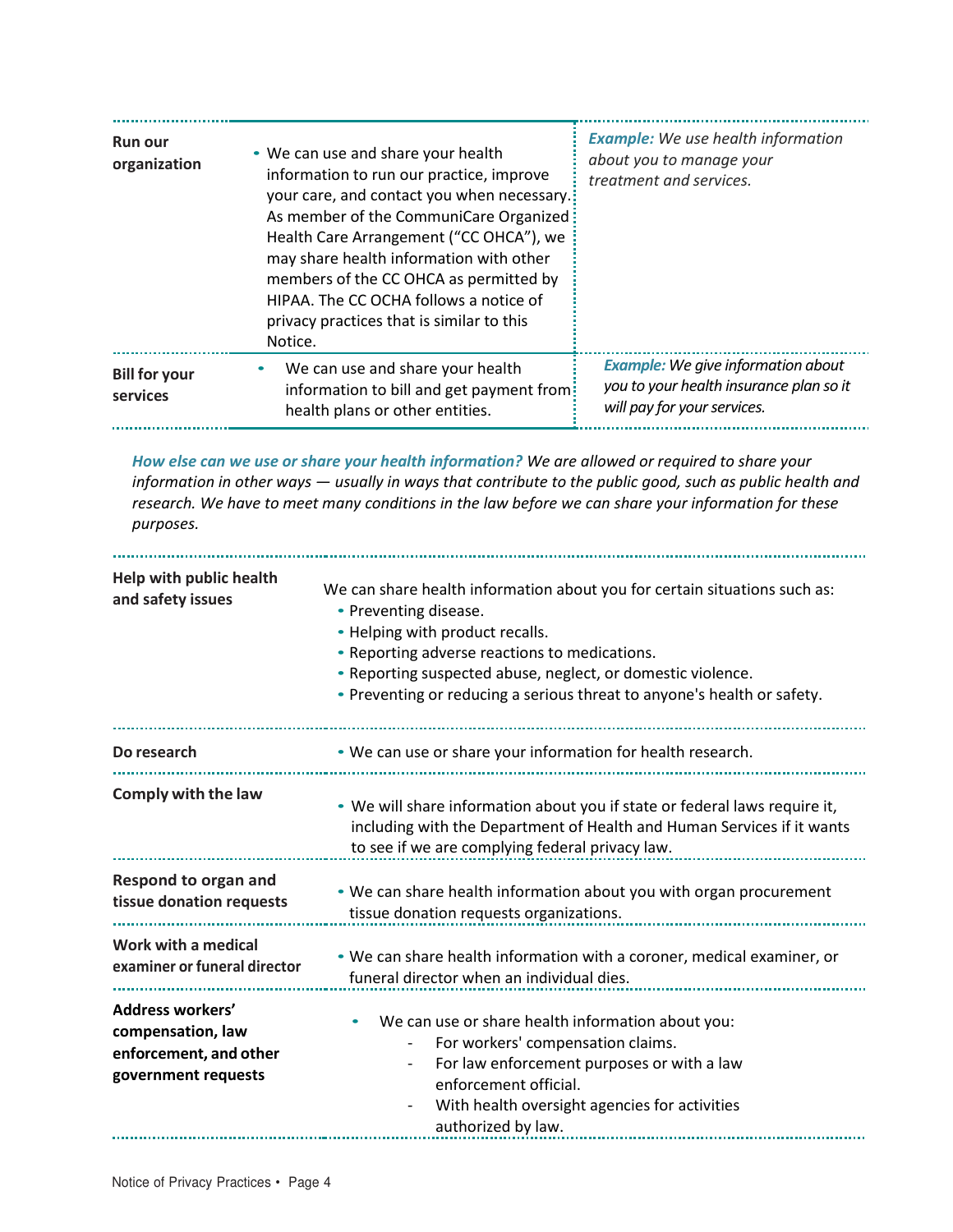|                                                 | For special government functions such as military,<br>$\overline{\phantom{a}}$<br>national security, and presidential protective<br>services.                                                                 |
|-------------------------------------------------|---------------------------------------------------------------------------------------------------------------------------------------------------------------------------------------------------------------|
| <b>Respond to lawsuits and</b><br>legal actions | • We can share health information about you in<br>response to a court or administrative order, or<br>in response to a subpoena.                                                                               |
| <b>Inmates of Individuals in</b><br>Custody     | • If you are an inmate of a correctional institution or under the custody of a<br>law enforcement official, we can share health information with the<br>correctional institution or law enforcement official. |
|                                                 |                                                                                                                                                                                                               |

### **Our Responsibilities**

- We are required by law to maintain the privacy and security of your protected health information.
- We will let you know if a breach occurs that may have compromised the privacy or security of your information.
- We will give you this Notice of our legal duties and privacy practices concerning your health information.
- We must follow the terms of this Notice that are currently in effect.
- We will not use or share your information other than as described here unless you tell us we can in writing. If you tell us we can, you may change your mind at any time. Let us know in writing if you change your mind.

#### **Changes to the Terms of this Notice**

We reserve the right to change and update this Notice and those changes will apply to health information we already have as well as any information we receive in the future. We will post a copy of our current Notice at our office. The Notice will contain the effective date on the first page, in the top right-hand corner.

If you are a member of our Medicare Advantage Plan, we will provide a revised Notice to you within 60 days of any material revision. We will also notify you that this Notice is available and share details on how you can obtain this Notice at least once every 3 years.

We can change the terms of this notice, and the changes will apply to all information we have about you. The new notice will be available upon request, in our office, and on our web site.

*This notice is effective as of May 21, 2021* 

**This Notice applies to the CommuniCare Affiliated Covered Entity and its participating entities listed on the following page.**